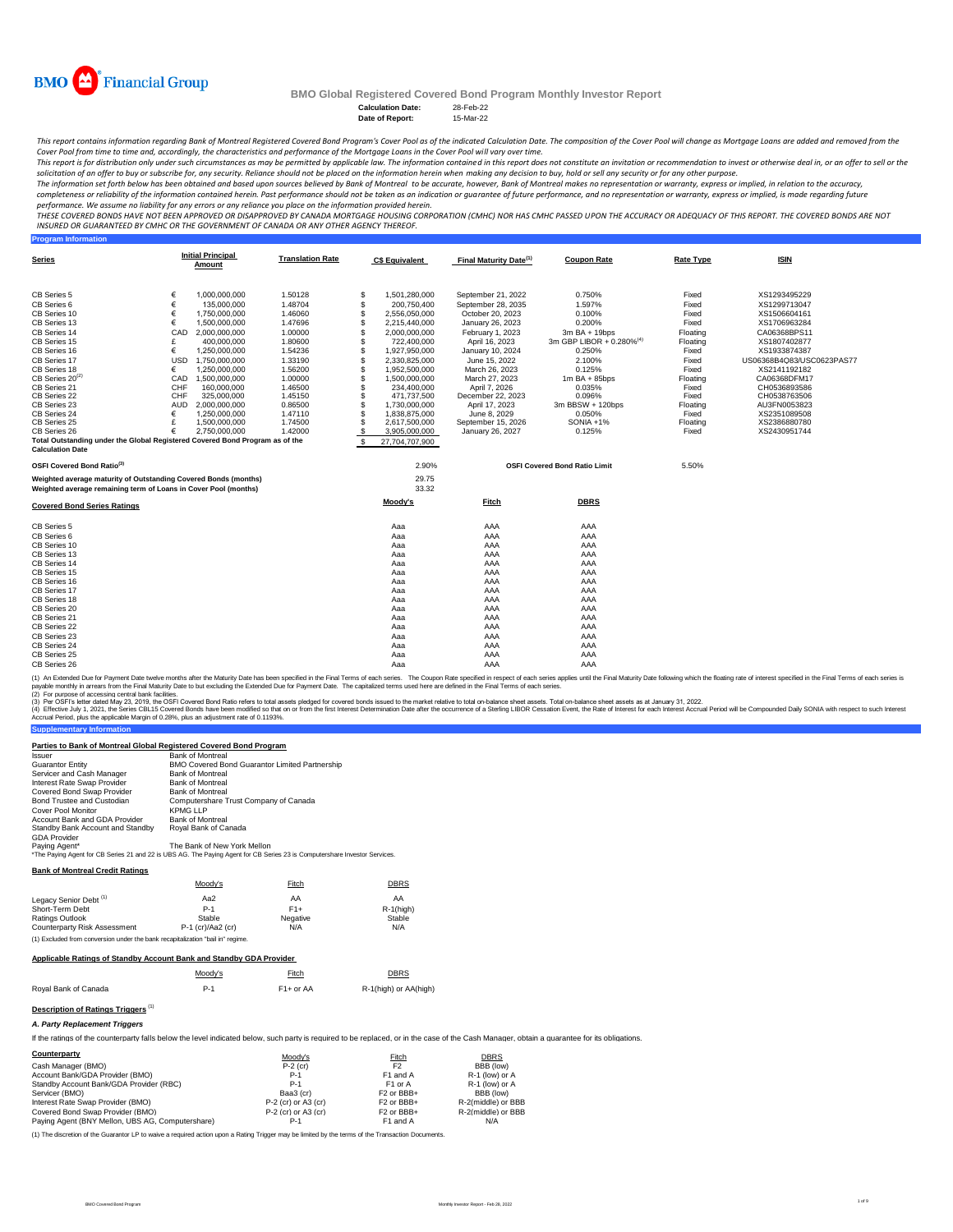

#### **Calculation Date:** 28-Feb-22<br> **Date of Report:** 15-Mar-22 **Date of Report:**

*B. Summary of Specific Rating Trigger Actions*

| Moody's | Fitch               | <b>DBRS</b>                                                                                                        |
|---------|---------------------|--------------------------------------------------------------------------------------------------------------------|
| $P-1$   | F <sub>1</sub> or A | R-1(low) or BBB                                                                                                    |
|         |                     | I) The following actions are required if the Cash Manager (BMO) undergoes a downgrade below the stipulated rating: |

II) The following actions are required if the Servicer (BMO) undergoes a downgrade below the stipulated rating:

|                                                                    | Moody's    | Fitch               | <b>DBRS</b> |
|--------------------------------------------------------------------|------------|---------------------|-------------|
| a) The Servicer will be required to direct amounts received to the |            |                     |             |
| Cash Manager, or GDA as applicable                                 | $P-1$ (cr) | F <sub>1</sub> or A | BBB(low)    |

III) The Swap Provider is required to transfer credit support or transfer all of its rights and obligations to a replacement third party, or to obtain a<br>guarantee of its rights and obligations from a third party, if the Sw

|                                | $Mody's^{(3)}$        | Fitch               | <b>DBRS</b>    |
|--------------------------------|-----------------------|---------------------|----------------|
| a) Interest Rate Swap Provider | $P-1$ (cr) or A2 (cr) | F <sub>1</sub> or A | R-1 (low) or A |
| b) Covered Bond Swap Provider  | $P-1$ (cr) or A2 (cr) | F1 or A             | R-1 (low) or A |

IV) The following actions are required if the Issuer (BMO) undergoes a downgrade below the stipulated rating:

| a) Mandatory repayment of the Demand Loan                                                                                                                                                                                   | Moody's<br>N/A | Fitch<br>F <sub>2</sub> or BB <sub>+</sub> | <b>DBRS</b><br>N/A |
|-----------------------------------------------------------------------------------------------------------------------------------------------------------------------------------------------------------------------------|----------------|--------------------------------------------|--------------------|
| b) Cashflows will be exchanged under the Covered Bond Swap<br>Agreement (to the extent not already taking place)                                                                                                            | Baa1           | BBB+                                       | BBB (high)         |
| c) Transfer of title to Loans to Guarantor <sup>(4)</sup>                                                                                                                                                                   | A <sub>3</sub> | BBB-                                       | BBB (low)          |
| <b>Events of Defaults &amp; Test Compliance</b><br>Asset Coverage Test (C\$ Equivalent of Outstanding<br>Covered Bond < Adjusted Aggregate Asset Amount)<br><b>Issuer Event of Default</b><br>Guarantor LP Event of Default |                | Pass<br>No<br>No                           |                    |

(3) If no short term rating exists, then A1

(4) The transfer of registered title to the Loans to the Guarantor may be deferred if (A) satisfactory assurances are provided to the Guarantor and the Bond Trustee by The Office of the Superintendent of Financial Institut

## **Pre-Maturity Test** *(Applicable to Hard Bullet Covered Bonds)*

| <b>Pre-Maturity Required Ratings</b> | Moodv's | Fitch | $\mathsf{DBRS}^\mathsf{(1)}$ |
|--------------------------------------|---------|-------|------------------------------|
|                                      |         |       | A (high) or A (low)          |

Following a breach of the Pre-Maturity test in respect of a Series of Hard Bullet Covered Bonds, and unless the Pre-Maturity Liquidity Ledger is otherwise funded from the other sources, the Partnership shall offer to sell Randomly Selected Loans if Final Maturity Date is within 12 months from the Pre-Maturity Test Date.

(1) In the case of DBRS, if Final Maturity Date is within six months of the Pre-Maturity Test Date, then A(high), otherwise A(low).

**Reserve Fund**

|                                                                               | Moody's    | Fitch               | DBRS                  |  |
|-------------------------------------------------------------------------------|------------|---------------------|-----------------------|--|
| <b>Reserve Fund Required Amount Ratings</b>                                   | $P-1$ (cr) | F <sub>1</sub> or A | R-1 (Low) and A (low) |  |
| Are the ratings of the Issuer below the Reserve Fund Reguired Amount Ratings? |            | No                  |                       |  |

If the ratings of the Issuer fall below the Reserve Fund Required Amount Ratings, then the Guarantor shall credit or cause to be credited to the Reserve Fund funds up to an amount equal to the Reserve<br>Fund Required Amount.

Reserve Fund Required Amount: Nil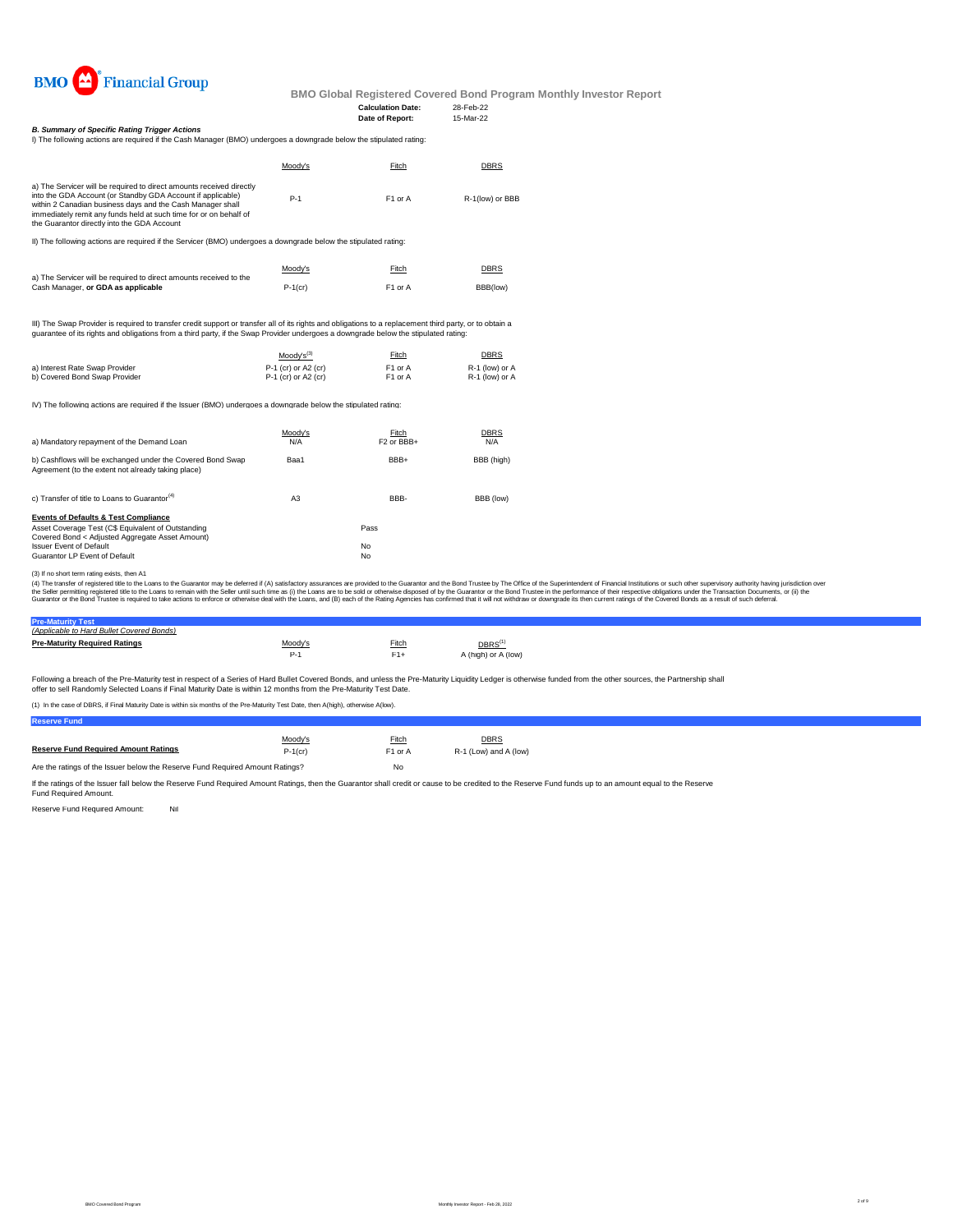

|                                                                                                                                                                                                                      | <b>Calculation Date:</b><br>Date of Report:      | 28-Feb-22<br>15-Mar-22                          |                |                |                                  |  |  |  |
|----------------------------------------------------------------------------------------------------------------------------------------------------------------------------------------------------------------------|--------------------------------------------------|-------------------------------------------------|----------------|----------------|----------------------------------|--|--|--|
| <b>Asset Coverage Test</b>                                                                                                                                                                                           |                                                  |                                                 |                |                |                                  |  |  |  |
| C\$ Equivalent of Outstanding Covered Bonds                                                                                                                                                                          | 27,704,707,900                                   |                                                 |                |                |                                  |  |  |  |
| $A^{(1)}$ = Lesser of (i) Sum of LTV adjusted outstanding principal balance and (ii) Sum of<br>Asset percentage adjusted outstanding principal balance<br>B = Principal receipts not applied                         | \$<br>35,842,327,600<br>$\overline{\phantom{0}}$ |                                                 | A(i)<br>A (ii) |                | 38,334,040,214<br>35,842,327,600 |  |  |  |
| C = Cash capital contributions<br>D = Substitution assets<br>E = (i) Reserve fund balance<br>(ii) Pre - Maturity liquidity ledger balance<br>F = Negative carry factor calculation<br>Total: $A + B + C + D + E - F$ | $\overline{\phantom{a}}$<br>35,842,327,600       | Asset Percentage<br>Maximum Asset<br>Percentage |                | 93.5%<br>95.0% |                                  |  |  |  |
| Asset Coverage Test Pass/Fail                                                                                                                                                                                        | Pass                                             |                                                 |                |                |                                  |  |  |  |
| <b>Regulatory OC Minimum</b>                                                                                                                                                                                         | 103%                                             |                                                 |                |                |                                  |  |  |  |
| Level of Overcollateralization <sup>(2)</sup>                                                                                                                                                                        | 107%                                             |                                                 |                |                |                                  |  |  |  |
|                                                                                                                                                                                                                      |                                                  |                                                 |                |                |                                  |  |  |  |

(1) Market Value as determined by adjusting, not less than quarterly, the Original Market Value utilizing the Indexation Methodology (see Appendix for details) for subsequent price developments.<br>(2) Per Section 4.3.8 of th

| <b>Valuation Calculation</b>                                                                                                                                                                                                                                                                   |                                                                                                              |        |                |
|------------------------------------------------------------------------------------------------------------------------------------------------------------------------------------------------------------------------------------------------------------------------------------------------|--------------------------------------------------------------------------------------------------------------|--------|----------------|
| <b>Trading Value of Covered Bonds</b>                                                                                                                                                                                                                                                          | 26.992.570.515                                                                                               |        |                |
| A = Lesser of i) Present value of outstanding loan balance of Performing Eligible<br>Loans <sup>(1)</sup> and ii) 80% of Market Value <sup>(2)</sup> of properties securing Performing Eligible Loans,<br>net of adjustments                                                                   | 38.049.796.139                                                                                               | A (i)  | 38.049.796.139 |
| B = Principal receipts up to calculation date not otherwise applied<br>$C =$ Cash capital contributions<br>D = Trading Value of any Substitute Assets<br>$E =$ (i) Reserve Fund Balance, if applicable<br>(ii) Pre - Maturity liquidity ledger balance<br>F = Trading Value of Swap Collateral | $\overline{\phantom{0}}$<br>$\overline{\phantom{0}}$<br>$\overline{\phantom{0}}$<br>$\overline{\phantom{a}}$ | A (ii) | 79.718.909.962 |
| Total: $A + B + C + D + E + F$                                                                                                                                                                                                                                                                 | 38.049.796.139                                                                                               |        |                |

(1) Present value of expected future cash flows of Loans using current market interest rates offered to BMO clients. The effective weighted average rate used for discounting is 2.87%.<br>(2) Market Value as determined by adju

| <b>Intercompany Loan Balance</b>                           |                                  |                                                   |
|------------------------------------------------------------|----------------------------------|---------------------------------------------------|
| Guarantee Loan<br>Demand Loan<br>Total                     |                                  | 29,653,916,738<br>8,823,526,301<br>38,477,443,039 |
| <b>Cover Pool Losses</b>                                   |                                  |                                                   |
| Period end                                                 | <b>Write Off Amounts</b>         | Loss Percentage (Annualized)                      |
| February 28, 2022                                          | 151,516                          | 0.00%                                             |
| <b>Cover Pool Flow of Funds</b>                            |                                  |                                                   |
|                                                            | <b>Current Month</b>             | Previous Month                                    |
| <b>Cash Inflows</b>                                        |                                  |                                                   |
| Principal receipts                                         | 543,469,536                      | 631,798,534                                       |
| Proceeds for sale of Loans                                 |                                  |                                                   |
| <b>Revenue Receipts</b><br>Swap Receipts                   | 69,007,344                       | 76,752,950                                        |
| Cash Capital Contribution                                  |                                  |                                                   |
| Advances of Intercompany Loans                             | 4,995,048,000                    |                                                   |
| Guarantee Fee                                              | 7,835,313                        |                                                   |
| <b>Cash Outflows</b>                                       |                                  |                                                   |
| Swap Payment                                               | (11, 956, 405)                   | (18, 830, 182)                                    |
| Intercompany Loan interest                                 | (26, 513, 835)                   | (26,695,626)                                      |
| Intercompany Loan principal<br>Intercompany Loan repayment | $(543, 469, 536)$ <sup>(1)</sup> | (631, 798, 534)                                   |
| Mortgage Top-up Settlement                                 | (4,995,047,262)                  |                                                   |
| Misc Partnership Expenses                                  | (20, 567)                        | (6,261)                                           |
| Profit Distribution to Partners                            |                                  |                                                   |
| Net inflows/(outflows)                                     | 38,352,587                       | 31,220,881                                        |

#### (1) Includes cash settlement of \$543,469,536 to occur on March 16, 2022.

| <b>Cover Pool - Summary Statistics</b>       |   |                         |                |               |
|----------------------------------------------|---|-------------------------|----------------|---------------|
| Asset Type                                   |   | Mortgages               |                |               |
| Previous Month Ending Balance                | s | 33.907.923.936          |                |               |
| Aggregate Outstanding Balance                | s | 38.364.071.629          |                |               |
| Number of Loans                              |   | 128.605                 |                |               |
| Average Loan Size                            | S | 298.309                 |                |               |
| Number of Primary Borrowers                  |   | 127.252                 |                |               |
| Number of Properties                         |   | 128,605                 |                |               |
|                                              |   | Original <sup>(1)</sup> |                | Indexed $(2)$ |
| Weighted Average Current Loan to Value (LTV) |   | 60.78%                  |                | 47.15%        |
| Weighted Average Authorized LTV              |   | 69.35%                  |                | 53.07%        |
| Weighted Average Original LTV                |   | 69.35%                  |                |               |
| Weighted Average Seasoning                   |   |                         | 23.18 (Months) |               |
| Weighted Average Coupon                      |   | 2.29%                   |                |               |
| Weighted Average Original Term               |   |                         | 56.50 (Months) |               |
| Weighted Average Remaining Term              |   |                         | 33.32 (Months) |               |
| <b>Substitution Assets</b>                   |   | Nil                     |                |               |

<sup>(1)</sup> Value as most recently determined or assessed in accordance with the underwriting policies (whether upon origination or renewal of the Eligible Loan or subsequently thereto).<br><sup>(2)</sup> Value as determined by adjusting, n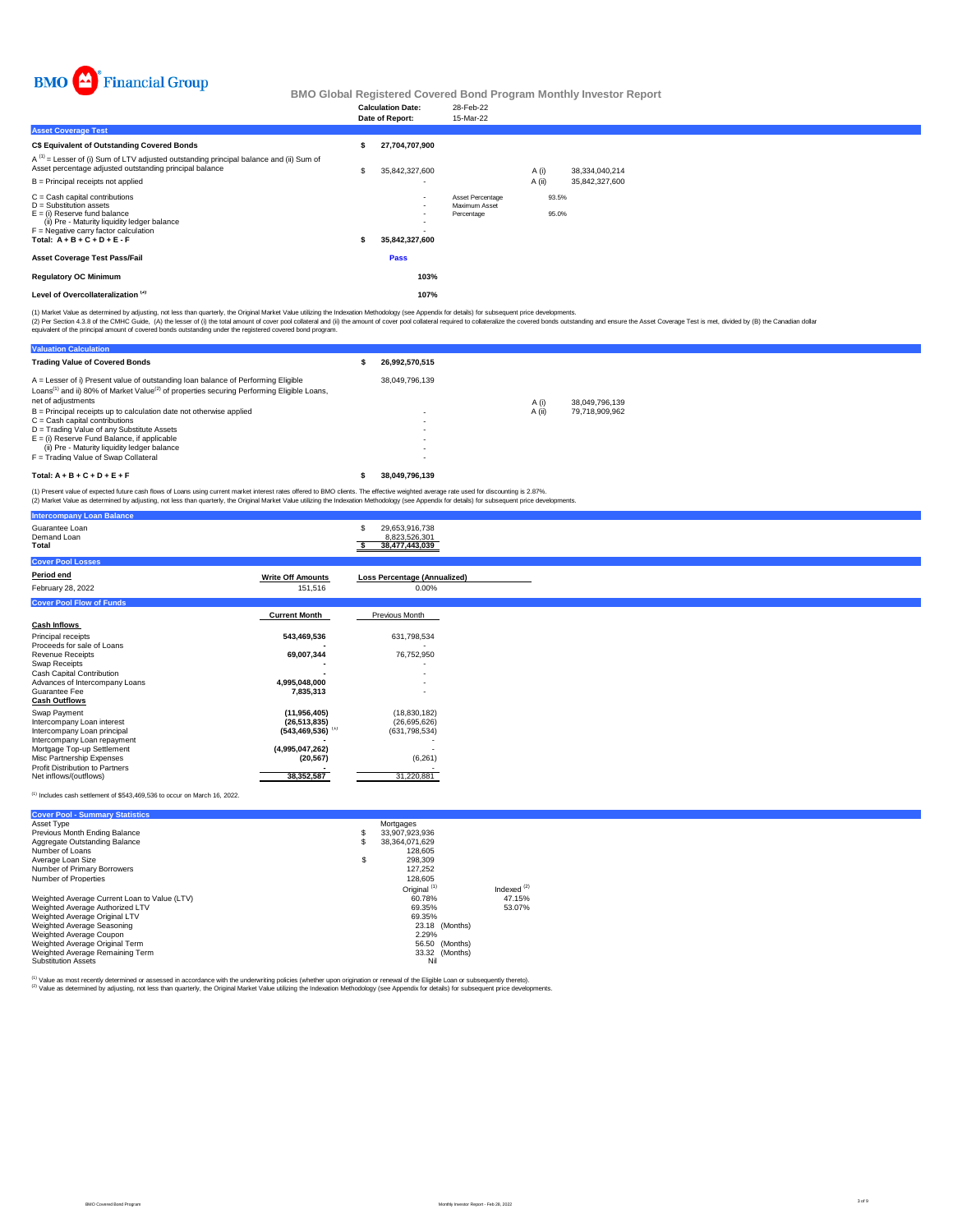

# **Calculation Date:** 28-Feb-22 **BMO Global Registered Covered Bond Program Monthly Investor Report**

|                                                         | anuanun batu<br>Date of Report: | 10102<br>15-Mar-22   |                                                                   |                                  |  |
|---------------------------------------------------------|---------------------------------|----------------------|-------------------------------------------------------------------|----------------------------------|--|
| <b>Cover Pool - Delinquency Distribution</b>            |                                 |                      |                                                                   |                                  |  |
| <b>Aging Summary</b>                                    |                                 |                      |                                                                   |                                  |  |
| Current and less than 30 days past due                  | Number of Loans<br>128.284      | Percentage<br>99.75  | <b>Principal Balance</b><br>\$<br>38,289,116,391                  | Percentage<br>99.80              |  |
| 30 - 59 days past due                                   | 131                             | 0.10                 | \$<br>34,582,347                                                  | 0.09                             |  |
| 60 - 89 days past due                                   | 48                              | 0.04                 | \$<br>10.350.604                                                  | 0.03                             |  |
| 90 or more days past due                                | 142                             | 0.11                 | 30,022,287                                                        | 0.08                             |  |
| <b>Grand Total</b>                                      | 128,605                         | 100.00               | 38, 364, 071, 629<br>-S                                           | 100.00                           |  |
| <b>Cover Pool - Provincial Distribution</b>             |                                 |                      |                                                                   |                                  |  |
| Province                                                | Number of Loans                 | Percentage           | <b>Principal Balance</b>                                          | Percentage                       |  |
| Alberta                                                 | 14,615                          | 11.36                | 3,620,678,526<br>\$                                               | 9.44                             |  |
| <b>British Columbia</b>                                 | 21,030                          | 16.35                | 8,390,772,234<br>S                                                | 21.87                            |  |
| Manitoba                                                | 1,850                           | 1.44                 | \$<br>344,639,098                                                 | 0.90                             |  |
| New Brunswick<br>Newfoundland                           | 2,082<br>3,455                  | 1.62<br>2.69         | \$<br>281,702,949<br>\$<br>540,305,124                            | 0.73<br>1.41                     |  |
| Northwest Territories & Nunavut                         | 109                             | 0.08                 | 22,746,802<br>\$                                                  | 0.06                             |  |
| Nova Scotia                                             | 3,847                           | 2.99                 | 698,044,292<br>s                                                  | 1.82                             |  |
| Ontario                                                 | 60,073                          | 46.71                | 20,082,494,254<br>$\mathfrak{L}$                                  | 52.35                            |  |
| Prince Edward Island                                    | 632                             | 0.49                 | 106,541,340<br>\$.                                                | 0.28                             |  |
| Quebec                                                  | 18,546                          | 14.42                | 3,823,245,546<br>£.                                               | 9.97                             |  |
| Saskatchewan<br><b>Yukon Territories</b>                | 2,227<br>139                    | 1.73<br>0.11         | 418,939,556<br>s<br>33,961,909                                    | 1.09<br>0.09                     |  |
| <b>Grand Total</b>                                      | 128,605                         | 100.00               | ं<br>38,364,071,629                                               | 100.00                           |  |
| <b>Cover Pool - Credit Score Distribution</b>           |                                 |                      |                                                                   |                                  |  |
|                                                         |                                 |                      |                                                                   |                                  |  |
| <b>Credit Score</b>                                     | <b>Number of Loans</b>          | Percentage           | <b>Principal Balance</b>                                          | Percentage                       |  |
| Score Unavailable<br>Less than 600                      | 1,296<br>1.171                  | 1.01<br>0.91         | 272,413,028<br>s<br>274,341,952<br>\$.                            | 0.71<br>0.72                     |  |
| $600 - 650$                                             | 2,489                           | 1.94                 | s<br>686,335,488                                                  | 1.79                             |  |
| 651 - 700                                               | 7,541                           | 5.86                 | 2,220,010,124<br>\$                                               | 5.79                             |  |
| 701 - 750                                               | 14,761                          | 11.48                | \$<br>4,554,029,264                                               | 11.87                            |  |
| 751 - 800                                               | 21,600                          | 16.80                | \$<br>7,041,058,546                                               | 18.35                            |  |
| 801 and Above                                           | 79,747                          | 62.01<br>100.00      | 23,315,883,228<br>\$<br>$\overline{\mathbf{s}}$<br>38,364,071,629 | 60.78<br>100.00                  |  |
| <b>Grand Total</b>                                      | 128,605                         |                      |                                                                   |                                  |  |
|                                                         |                                 |                      |                                                                   |                                  |  |
| <b>Cover Pool - Rate Type Distribution</b>              |                                 |                      |                                                                   |                                  |  |
|                                                         |                                 |                      |                                                                   |                                  |  |
| <b>Rate Type</b>                                        | <b>Number of Loans</b>          | Percentage           | <b>Principal Balance</b>                                          | Percentage                       |  |
| Fixed                                                   | 101,980                         | 79.30                | 28,511,823,451<br><b>s</b>                                        | 74.32                            |  |
| Variable                                                | 26,625                          | 20.70                | 9,852,248,179                                                     | 25.68                            |  |
| <b>Grand Total</b>                                      | 128,605                         | 100.00               | s<br>38,364,071,629                                               | 100.00                           |  |
| <b>Cover Pool - Mortgage Asset Type Distribution</b>    |                                 |                      |                                                                   |                                  |  |
| <b>Mortgage Asset Type</b>                              |                                 |                      |                                                                   |                                  |  |
|                                                         | Number of Loans                 | Percentage<br>100.00 | <b>Principal Balance</b>                                          | Percentage<br>100.00             |  |
| Conventional Amortizing Mortgages<br><b>Grand Total</b> | 128,605<br>128,605              | 100.00               | 38,364,071,629<br>\$<br>s<br>38,364,071,629                       | 100.00                           |  |
| <b>Cover Pool - Occupancy Type Distribution</b>         |                                 |                      |                                                                   |                                  |  |
|                                                         |                                 |                      |                                                                   |                                  |  |
| <b>Occupancy Type</b>                                   | <b>Number of Loans</b>          | Percentage           | <b>Principal Balance</b>                                          | Percentage                       |  |
| Owner Occupied<br>Non-Owner Occupied                    | 98,888<br>29,717                | 76.89<br>23.11       | \$<br>30,440,619,500<br>7,923,452,129<br>-S                       | 79.35<br>20.65                   |  |
| <b>Grand Total</b>                                      | 128,605                         | 100.00               | s<br>38, 364, 071, 629                                            | 100.00                           |  |
| <b>Cover Pool - Mortgage Rate Distribution</b>          |                                 |                      |                                                                   |                                  |  |
|                                                         |                                 |                      |                                                                   |                                  |  |
| Mortgage Rate (%)<br>Less than 1.00                     | <b>Number of Loans</b>          | Percentage           | <b>Principal Balance</b>                                          | Percentage<br>0.00               |  |
| $1.00 - 3.99$                                           | 127,423                         | 0.01<br>99.08        | $\sqrt{3}$<br>1,823,288<br>\$<br>38,132,294,658                   | 99.40                            |  |
| $4.00 - 4.49$                                           | 414                             | 0.32                 | \$<br>86,233,588                                                  | 0.22                             |  |
| $4.50 - 4.99$                                           | 196                             | 0.15                 | \$<br>41,072,518                                                  | 0.11                             |  |
| $5.00 - 5.49$                                           | 163                             | 0.13                 | $\mathbb S$<br>31,405,165                                         | 0.08                             |  |
| $5.50 - 5.99$<br>$6.00 - 6.49$                          | 3                               | 0.00                 | \$<br>403,503                                                     | 0.00<br>$\overline{\phantom{a}}$ |  |
| $6.50 - 6.99$                                           | $\overline{1}$                  | 0.00                 | <b>S</b><br><b>S</b><br>168.083                                   | 0.00                             |  |
| $7.00 - 7.49$                                           | 397                             | 0.31                 | \$<br>69,830,534                                                  | 0.18                             |  |
| 7.50 - 7.99                                             |                                 |                      | s                                                                 |                                  |  |
| 8.00 and Above<br><b>Grand Total</b>                    | 128,605                         | 0.00<br>100.00       | 840,292<br>38,364,071,629<br>ŝ.                                   | 0.00<br>100.00                   |  |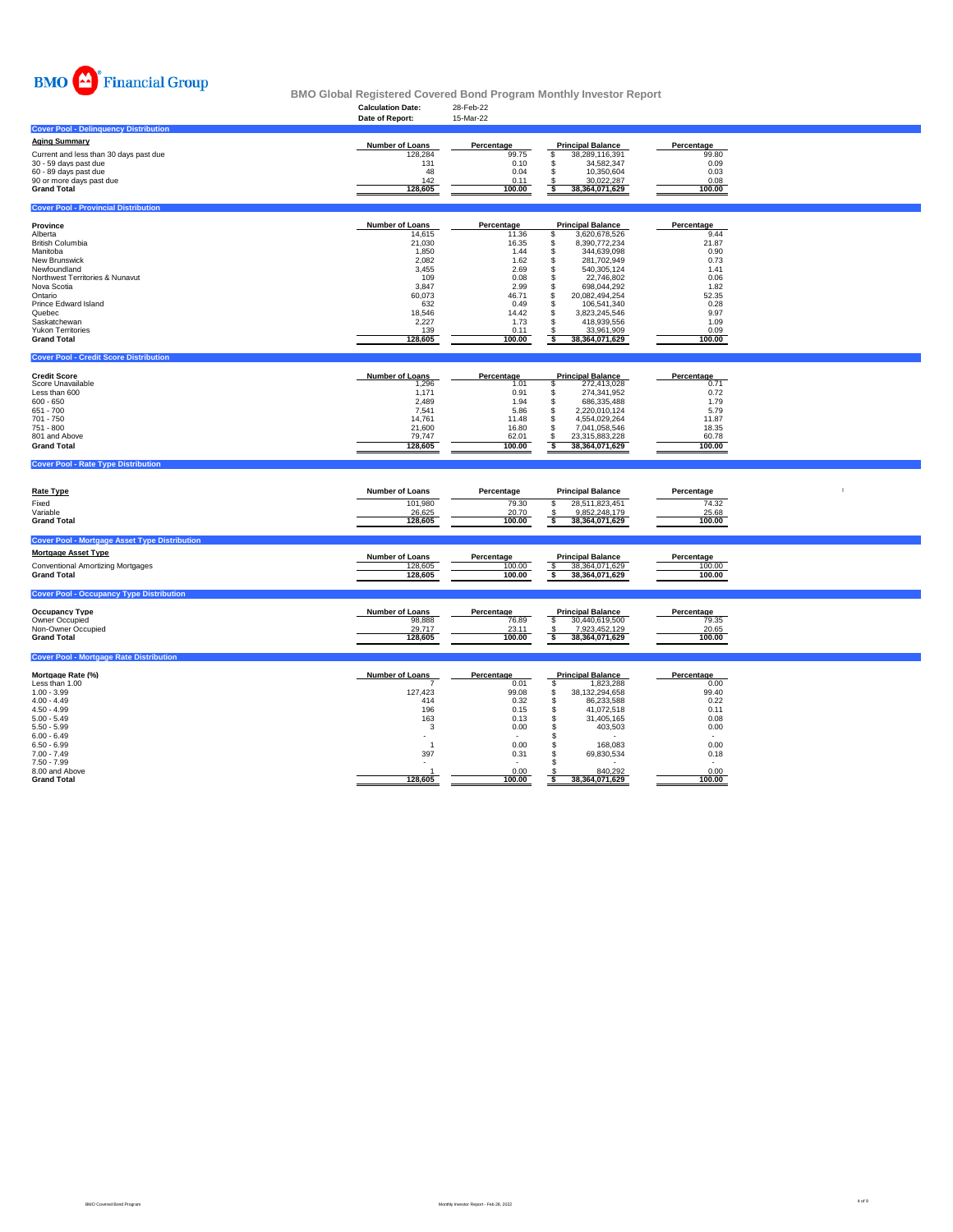

### **Calculation Date:** 28-Feb-22 **BMO Global Registered Covered Bond Program Monthly Investor Report**

|                                           | Date of Report:        | 15-Mar-22  |                          |            |
|-------------------------------------------|------------------------|------------|--------------------------|------------|
| Cover Pool - Indexed LTV Distribution (1) |                        |            |                          |            |
| Indexed LTV (%)                           | <b>Number of Loans</b> | Percentage | <b>Principal Balance</b> | Percentage |
| 20.00 and Below                           | 17,824                 | 13.86      | 1,963,774,771            | 5.12       |
| 20.01 - 25.00                             | 8.304                  | 6.46       | 1.864.370.370            | 4.86       |
| 25.01 - 30.00                             | 10,719                 | 8.33       | 2.635.892.504            | 6.87       |
| $30.01 - 35.00$                           | 11,794                 | 9.17       | 3,120,801,121            | 8.13       |
| 35.01 - 40.00                             | 11.163                 | 8.68       | 3.214.490.495            | 8.38       |
| $40.01 - 45.00$                           | 11.153                 | 8.67       | 3.475.081.655            | 9.06       |
| 45.01 - 50.00                             | 11.680                 | 9.08       | 3.902.445.782            | 10.17      |
| $50.01 - 55.00$                           | 12.603                 | 9.80       | 4.566.741.205            | 11.90      |
| 55.01 - 60.00                             | 12,461                 | 9.69       | 4.634.711.575            | 12.08      |
| 60.01 - 65.00                             | 9,136                  | 7.10       | 3,781,051,738            | 9.86       |
| 65.01 - 70.00                             | 6,592                  | 5.13       | 2,799,004,004            | 7.30       |
| 70.01 - 75.00                             | 3,028                  | 2.35       | 1,320,856,108            | 3.44       |
| 75.01 - 80.00                             | 2.147                  | 1.67       | 1.084.616.451            | 2.83       |
| 80.01 and Above                           |                        | 0.00       | 233.849                  | 0.00       |
| <b>Grand Total</b>                        | 128.605                | 100.00     | 38, 364, 071, 629        | 100.00     |

(1) Value as determined by adjusting, not less than quarterly, the Original Market Value utilizing the Indexation Methodology (see Appendix for details) for subsequent price developments.

| <b>Cover Pool - Remaining Term Distribution</b> |                        |            |                          |            |
|-------------------------------------------------|------------------------|------------|--------------------------|------------|
| <b>Months to Maturity</b>                       | <b>Number of Loans</b> | Percentage | <b>Principal Balance</b> | Percentage |
| Less than 12.00                                 | 19.918                 | 15.49      | 5,054,876,819            | 13.18      |
| 12.00 - 23.99                                   | 27,850                 | 21.66      | 7.975.933.401            | 20.79      |
| 24.00 - 35.99                                   | 18.930                 | 14.72      | 5.384.118.438            | 14.03      |
| 36.00 - 47.99                                   | 34.687                 | 26.97      | 10.777.657.479           | 28.09      |
| 48.00 - 59.99                                   | 25.672                 | 19.96      | 8.765.365.800            | 22.85      |
| $60.00 - 71.99$                                 | 1.435                  | 1.12       | 380.840.017              | 0.99       |
| 72.00 - 83.99                                   | 59                     | 0.05       | 10.447.054               | 0.03       |
| 84.00 - 119.99                                  | 52                     | 0.04       | 14.558.763               | 0.04       |
| 120,00 and above                                |                        | 0.00       | 273.857                  | 0.00       |
| <b>Grand Total</b>                              | 128.605                | 100.00     | 38, 364, 071, 629        | 100.00     |
|                                                 |                        |            |                          |            |

| <b>Remaining Principal Balance (C\$)</b>       | Number of Loans        | Percentage               | <b>Principal Balance</b> | Percentage                |  |
|------------------------------------------------|------------------------|--------------------------|--------------------------|---------------------------|--|
| 99,999 and Below                               | 19,488                 | 15.15                    | 1,169,146,538            | 3.05                      |  |
| 100.000 - 199.999                              | 34,169                 | 26.57                    | 5,155,237,165            | 13.44                     |  |
| 200.000 - 299.999                              | 27,952                 | 21.73                    | 6,908,896,610            | 18.01                     |  |
| 300.000 - 399.999                              | 17.472                 | 13.59                    | 6.053.181.586            | 15.78                     |  |
| 400.000 - 499.999                              | 10.872                 | 8.45                     | 4.862.938.987            | 12.68                     |  |
| 500.000 - 599.999                              | 6.657                  | 5.18                     | 3.642.620.780            | 9.49                      |  |
| 600.000 - 699.999                              | 4.022                  | 3.13                     | 2.597.774.694            | 6.77                      |  |
| 700.000 - 799.999                              | 2.560                  | 1.99                     | 1.909.710.544            | 4.98                      |  |
| 800.000 - 899.999                              | 1.635                  | 1.27                     | 1.384.026.593            | 3.61                      |  |
| 900.000 - 999.999                              | 1,155                  | 0.90                     | 1.095.145.536            | 2.85                      |  |
| 1.000.000 - 1.499.999                          | 1,969                  | 1.53                     | 2,332,851,718            | 6.08                      |  |
| 1,500,000 - 2,000,000                          | 446                    | 0.35                     | 761.926.030              | 1.99                      |  |
| 2,000,000 - 3,000,000                          | 208                    | 0.16                     | 490.614.848              | 1.28                      |  |
| 3,000,000 and Above                            |                        | $\overline{\phantom{a}}$ |                          |                           |  |
|                                                | 128,605                | 100.00                   | 38.364.071.629           | 100.00                    |  |
| <b>Cover Pool - Property Type Distribution</b> |                        |                          |                          |                           |  |
| <b>Property Type</b>                           | <b>Number of Loans</b> | Percentage               | <b>Principal Balance</b> | Percentage<br><b>1654</b> |  |
| Condominium                                    | 26.728                 | 20.79                    | 6.345.450.005            |                           |  |

| <b>FIUDEILY IVDE</b> | <b>NUMBER OF LOGIS</b> | ⊤ σι ναπιανα | r muulual Dalanu <del>c</del> | <b>Γ σι νοπιανο</b> |
|----------------------|------------------------|--------------|-------------------------------|---------------------|
| Condominium          | 26.728                 | 20.78        | 6.345.450.005                 | 16.54               |
| Multi-Residential    | 6.065                  | 4.72         | 1.751.974.192                 | 4.57                |
| Single Family        | 85.341                 | 66.36        | 27.050.194.854                | 70.51               |
| Townhouse            | 10.471                 | 8.14         | 3.216.452.579                 | 8.38                |
| <b>Grand Total</b>   | 128.605                | 100.00       | 38.364.071.629                | 100.00              |
|                      |                        |              |                               |                     |

*Note: Percentages and totals in the above tables may not add exactly due to rounding.*

**ng Principal Ba** 

|                     |                 | <b>Aging Summary</b>                                                   |               |               |           |  |               |  |               |  |               |
|---------------------|-----------------|------------------------------------------------------------------------|---------------|---------------|-----------|--|---------------|--|---------------|--|---------------|
|                     |                 | <b>Current and</b><br>less than 30<br>Indexed LTV (%)<br>days past due |               | 30 to 59      |           |  | 60 to 89      |  | 90 or more    |  |               |
| Province<br>Alberta |                 |                                                                        |               | days past due |           |  | days past due |  | days past due |  | Total         |
|                     | 20.00 and Below |                                                                        | 101.667.437   |               |           |  | 30,527        |  | 321.179       |  | 102.019.143   |
|                     | $20.01 - 25$    |                                                                        | 73.298.732    |               | 48,648    |  | 266,584       |  | 426.920       |  | 74,040,883    |
|                     | $25.01 - 30$    |                                                                        | 114.212.669   |               | 218,256   |  | 97.665        |  | 492.611       |  | 115.021.201   |
|                     | $30.01 - 35$    |                                                                        | 140.070.604   |               | 557.458   |  |               |  | 766.905       |  | 141.394.967   |
|                     | $35.01 - 40$    |                                                                        | 162.214.418   |               | 140.232   |  | 532.029       |  | 851.711       |  | 163.738.390   |
|                     | $40.01 - 45$    |                                                                        | 219.077.984   |               | 1.086.078 |  | 98,800        |  | 859.705       |  | 221.122.567   |
|                     | $45.01 - 50$    |                                                                        | 270.624.915   |               | 418.581   |  | 156.145       |  | 460.980       |  | 271.660.621   |
|                     | $50.01 - 55$    |                                                                        | 350.255.994   |               | 857.256   |  |               |  | 993.418       |  | 352.106.668   |
|                     | $55.01 - 60$    |                                                                        | 398.617.900   |               | 552,390   |  | 116,612       |  |               |  | 399.286.902   |
|                     | $60.01 - 65$    |                                                                        | 476.554.924   |               | 361,425   |  |               |  | 1.114.755     |  | 478.031.104   |
|                     | $65.01 - 70$    |                                                                        | 667.064.019   |               |           |  | 660,188       |  | 131,182       |  | 667,855,390   |
|                     | $70.01 - 75$    |                                                                        | 535.751.794   |               | 423,727   |  |               |  | 1,003,119     |  | 537.178.640   |
|                     | $75.01 - 80$    |                                                                        | 96,988,203    |               |           |  |               |  |               |  | 96.988.203    |
|                     | 80.01 and Above |                                                                        |               |               |           |  | 233,849       |  |               |  | 233,849       |
|                     |                 |                                                                        | 3,606,399,592 |               | 4,664,051 |  | 2,192,399     |  | 7,422,485     |  | 3,620,678,526 |

|                             |                 | <b>Aging Summary</b> |                                                     |  |                           |  |                           |  |                             |  |               |
|-----------------------------|-----------------|----------------------|-----------------------------------------------------|--|---------------------------|--|---------------------------|--|-----------------------------|--|---------------|
| Province<br>Indexed LTV (%) |                 |                      | <b>Current and</b><br>less than 30<br>days past due |  | 30 to 59<br>days past due |  | 60 to 89<br>days past due |  | 90 or more<br>days past due |  | Total         |
| <b>British Columbia</b>     | 20.00 and Below |                      | 553.762.458                                         |  | 511.336                   |  | 261.122                   |  | 2,039,521                   |  | 556.574.437   |
|                             | $20.01 - 25$    |                      | 542.931.728                                         |  | 2.100.258                 |  | 113.461                   |  | 606.825                     |  | 545.752.273   |
|                             | $25.01 - 30$    |                      | 715.430.979                                         |  | 1.834.246                 |  | 208.375                   |  | 1.698.346                   |  | 719.171.946   |
|                             | $30.01 - 35$    |                      | 636.111.721                                         |  | 910.701                   |  |                           |  | 1.007.947                   |  | 638.030.369   |
|                             | $35.01 - 40$    |                      | 629.942.683                                         |  | 112.661                   |  | 323.876                   |  | 625.396                     |  | 631.004.616   |
|                             | $40.01 - 45$    |                      | 653.481.698                                         |  | 323.628                   |  | 519.163                   |  | 437.880                     |  | 654.762.369   |
|                             | $45.01 - 50$    |                      | 724.337.072                                         |  |                           |  | 406.534                   |  | 138,656                     |  | 724.882.262   |
|                             | $50.01 - 55$    |                      | 935.382.672                                         |  |                           |  |                           |  |                             |  | 935.382.672   |
|                             | $55.01 - 60$    |                      | 896.473.325                                         |  |                           |  |                           |  |                             |  | 896.473.325   |
|                             | $60.01 - 65$    |                      | 049.611.949                                         |  |                           |  |                           |  | 629.483                     |  | 1.050.241.432 |
|                             | $65.01 - 70$    |                      | 553.059.829                                         |  |                           |  |                           |  | 1.266.007                   |  | 554.325.836   |
|                             | $70.01 - 75$    |                      | 261.510.065                                         |  |                           |  |                           |  |                             |  | 261,510,065   |
|                             | $75.01 - 80$    |                      | 222,660,632                                         |  |                           |  |                           |  |                             |  | 222.660.632   |
|                             | 80.01 and Above |                      |                                                     |  |                           |  |                           |  |                             |  |               |
|                             |                 |                      | 8.374.696.810                                       |  | 5.792.831                 |  | 1.832.533                 |  | 8.450.060                   |  | 8.390.772.234 |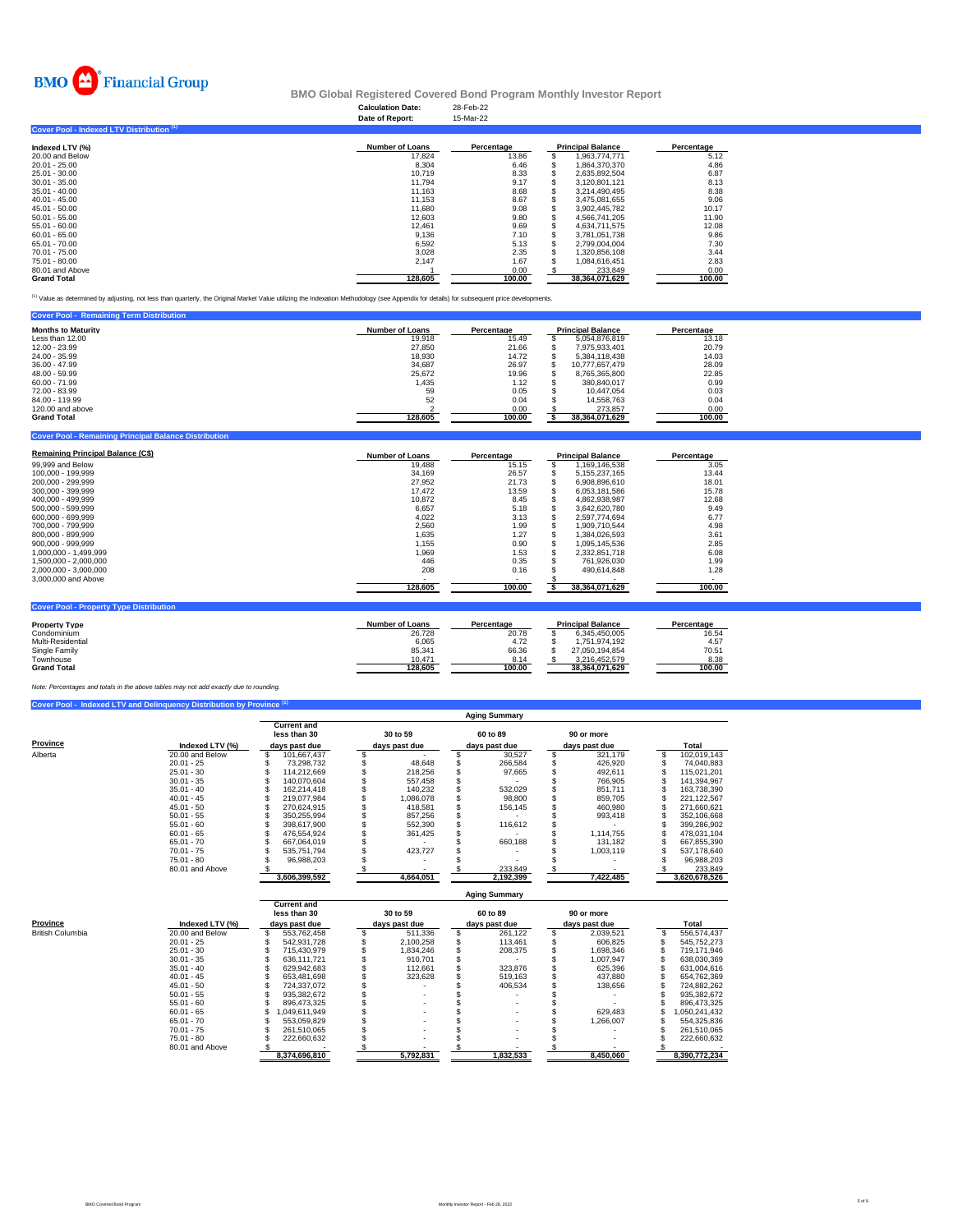

# **BMO Global Registered Covered Bond Program Monthly Investor Report**<br>Calculation Date: 28-Feb-22<br>Date of Report: 15-Mar-22

|                                   |                                    |                                        | <b>Calculation Date:</b><br>Date of Report: | 28-Feb-22<br>15-Mar-22  |                                |                                      |
|-----------------------------------|------------------------------------|----------------------------------------|---------------------------------------------|-------------------------|--------------------------------|--------------------------------------|
|                                   |                                    |                                        |                                             |                         |                                |                                      |
|                                   |                                    | <b>Current and</b>                     |                                             | <b>Aging Summary</b>    |                                |                                      |
|                                   |                                    | less than 30                           | 30 to 59                                    | 60 to 89                | 90 or more                     |                                      |
| <b>Province</b>                   | Indexed LTV (%)                    | days past due                          | days past due                               | days past due           | days past due                  | Total                                |
| Manitoba                          | 20.00 and Below<br>$20.01 - 25$    | \$<br>9,284,996<br>\$<br>7,134,975     | \$<br>\$                                    | \$<br>\$                | S<br>S<br>S                    | 9,284,996<br>\$<br>\$<br>7,134,975   |
|                                   | $25.01 - 30$                       | \$<br>11,529,526                       | \$                                          | \$                      | 55,517                         | \$<br>11,585,044                     |
|                                   | $30.01 - 35$<br>$35.01 - 40$       | \$<br>15,709,542<br>\$<br>17,480,053   | \$<br>\$<br>137,362                         | \$<br>\$                | \$<br>\$                       | \$<br>15,709,542<br>\$<br>17,617,416 |
|                                   | $40.01 - 45$                       | \$<br>24,993,856                       | \$                                          | \$<br>153,469           | \$                             | \$<br>25,147,326                     |
|                                   | $45.01 - 50$<br>$50.01 - 55$       | \$<br>33,545,928<br>\$                 | \$<br>\$                                    | \$<br>\$<br>50,821      | \$<br>\$                       | \$<br>33,545,928<br>\$<br>44,168,497 |
|                                   | $55.01 - 60$                       | 44,117,677<br>\$<br>53,808,502         | \$                                          | \$<br>159,685           | \$<br>709,977                  | \$<br>54,678,165                     |
|                                   | $60.01 - 65$                       | \$<br>53,037,251                       | \$                                          | \$                      | \$<br>430,572                  | s<br>53,467,823                      |
|                                   | $65.01 - 70$<br>$70.01 - 75$       | \$<br>44,290,637<br>\$<br>14,567,642   | \$<br>\$                                    | \$<br>\$                | \$<br>\$                       | \$<br>44,290,637<br>\$<br>14,567,642 |
|                                   | $75.01 - 80$                       | S<br>13,441,108                        | \$                                          | \$                      | \$                             | S<br>13,441,108                      |
|                                   | 80.01 and Above                    | s<br>342,941,694                       | S<br>137,362                                | S<br>363,975            | s<br>1,196,066                 | s<br>344,639,098                     |
|                                   |                                    |                                        |                                             |                         |                                |                                      |
|                                   |                                    | <b>Current and</b>                     |                                             | <b>Aging Summary</b>    |                                |                                      |
|                                   |                                    | less than 30                           | 30 to 59                                    | 60 to 89                | 90 or more                     |                                      |
| Province                          | Indexed LTV (%)                    | days past due                          | days past due                               | days past due           | days past due                  | Total                                |
| New Brunswick                     | 20.00 and Below                    | 8,944,057<br>\$                        | \$<br>12,893                                | \$                      | \$<br>25,580                   | 8,982,529<br>\$                      |
|                                   | $20.01 - 25$<br>$25.01 - 30$       | S<br>7,194,800<br>\$<br>14,398,845     | \$<br>37,687<br>\$<br>92,989                | \$<br>146,196<br>34,981 | s<br>S<br>34,282<br>33,415     | 7,412,965<br>\$<br>\$<br>14,560,231  |
|                                   | $30.01 - 35$                       | \$<br>19,692,809                       | \$<br>$\overline{\phantom{a}}$              | \$                      | \$<br>٠                        | \$<br>19,692,809                     |
|                                   | $35.01 - 40$                       | \$<br>20,781,747                       | \$                                          | \$                      | \$                             | \$<br>20,781,747                     |
|                                   | $40.01 - 45$<br>$45.01 - 50$       | \$<br>17,650,652<br>\$<br>24, 153, 272 | \$<br>120,566<br>\$                         | \$<br>\$                | \$<br>35,361<br>\$<br>56,090   | \$<br>17,806,578<br>\$<br>24,209,362 |
|                                   | $50.01 - 55$                       | \$<br>36,705,038                       | \$<br>201,396                               | \$                      | \$                             | \$<br>36,906,434                     |
|                                   | $55.01 - 60$                       | \$<br>46,504,250                       | \$                                          | \$                      | \$<br>73,151                   | \$<br>46,577,401                     |
|                                   | $60.01 - 65$<br>$65.01 - 70$       | \$<br>38,613,065<br>\$<br>25,142,423   | \$<br>104,677<br>\$                         | \$<br>\$                | \$<br>\$                       | \$<br>38,717,743<br>\$<br>25,142,423 |
|                                   | $70.01 - 75$                       | \$<br>6,352,828                        | \$                                          | \$                      | \$                             | $\mathbb{S}$<br>6,352,828            |
|                                   | $75.01 - 80$                       | S<br>14,559,899                        | \$                                          | \$                      | \$                             | \$<br>14,559,899                     |
|                                   | 80.01 and Above                    | 280,693,686                            | S<br>570,208                                | 181.177                 | s<br>257,878                   | s<br>281,702,949                     |
|                                   |                                    |                                        |                                             | <b>Aging Summary</b>    |                                |                                      |
|                                   |                                    | <b>Current and</b>                     |                                             |                         |                                |                                      |
|                                   |                                    | less than 30                           | 30 to 59                                    | 60 to 89                | 90 or more                     |                                      |
| Province                          | Indexed LTV (%)                    | days past due                          | days past due                               | days past due           | days past due                  | Total                                |
| Newfoundland                      | 20.00 and Below<br>$20.01 - 25$    | \$<br>18,398,821<br>\$<br>15,509,224   | \$<br>\$<br>91,030                          | S<br>\$                 | \$<br>60,262<br>\$<br>74,851   | 18,459,083<br>\$<br>\$<br>15,675,105 |
|                                   | $25.01 - 30$                       | \$<br>34,060,231                       | \$                                          | \$                      | \$<br>93,684                   | \$<br>34,153,915                     |
|                                   | $30.01 - 35$                       | \$<br>61,785,477                       | \$<br>623,858                               | \$                      | \$<br>569,852                  | \$<br>62,979,187                     |
|                                   | $35.01 - 40$                       | \$<br>59,283,275                       | \$<br>390,959                               | \$                      | \$<br>1,337,882                | \$<br>61,012,115                     |
|                                   | $40.01 - 45$<br>$45.01 - 50$       | S<br>45,611,789<br>\$<br>50,456,296    | \$<br>308,430<br>\$<br>205,621              | \$<br>\$                | \$<br>117,175<br>\$<br>320,311 | S<br>46,037,394<br>\$<br>50,982,228  |
|                                   | $50.01 - 55$                       | \$<br>66,962,098                       | \$                                          | \$                      | \$<br>220,439                  | \$<br>67,182,537                     |
|                                   | $55.01 - 60$                       | S<br>93,916,010                        | \$<br>351,708                               | \$                      | \$<br>122,101                  | S<br>94,389,819                      |
|                                   | $60.01 - 65$<br>$65.01 - 70$       | \$<br>44,690,519<br>\$<br>26,428,480   | \$<br>\$                                    | \$<br>\$                | \$<br>\$                       | \$<br>44,690,519<br>\$<br>26,428,480 |
|                                   | $70.01 - 75$                       | \$<br>8,756,940                        | \$                                          | \$                      | \$<br>573,848                  | \$<br>9,330,788                      |
|                                   | $75.01 - 80$                       | 8,983,954<br>S                         | \$                                          | \$                      | \$<br>S                        | S<br>8,983,954                       |
|                                   | 80.01 and Above                    | 534,843,113                            | S<br>1,971,606                              | S<br>$\blacksquare$     | 3,490,405                      | s<br>540,305,124                     |
|                                   |                                    |                                        |                                             | <b>Aging Summary</b>    |                                |                                      |
|                                   |                                    | <b>Current and</b>                     |                                             |                         |                                |                                      |
| Province                          |                                    | less than 30                           | 30 to 59                                    | 60 to 89                | 90 or more                     |                                      |
| Northwest Territories and Nunavut | Indexed LTV (%)<br>20.00 and Below | days past due<br>1,445,637<br>S        | days past due<br>\$                         | days past due<br>\$     | days past due<br>\$            | Total<br>\$<br>1,445,637             |
|                                   | $20.01 - 25$                       | \$<br>1,105,765                        | \$                                          | \$                      | \$                             | \$<br>1,105,765                      |
|                                   | $25.01 - 30$                       | \$<br>2,673,231                        | \$                                          | \$                      | \$                             | \$<br>2,673,231                      |
|                                   | $30.01 - 35$<br>$35.01 - 40$       | \$<br>1,600,961<br>\$<br>1,898,696     | \$<br>\$                                    | \$<br>\$                | \$                             | \$<br>1,600,961<br>\$<br>1,898,696   |
|                                   | $40.01 - 45$                       | \$<br>659,853                          | \$                                          | \$                      | \$                             | \$<br>659,853                        |
|                                   | $45.01 - 50$                       | \$<br>1,889,885                        | \$                                          | \$                      | \$                             | \$<br>1,889,885                      |
|                                   | $50.01 - 55$<br>$55.01 - 60$       | S<br>3.102.829<br>\$<br>3,211,077      | \$<br>\$                                    | \$<br>\$                | \$<br>\$                       | \$<br>3.102.829<br>\$<br>3,211,077   |
|                                   | $60.01 - 65$                       | \$<br>1,143,903                        | S                                           | S                       | s                              | S<br>1,143,903                       |
|                                   | $65.01 - 70$                       | \$<br>2,758,513                        | \$                                          | \$                      | \$                             | \$<br>2,758,513                      |
|                                   | $70.01 - 75$<br>$75.01 - 80$       | \$<br>\$<br>1,256,452                  | \$<br>\$                                    | \$<br>\$                | \$<br>\$                       | \$<br>\$<br>1,256,452                |
|                                   | 80.01 and Above                    | s                                      | S                                           | S                       | \$                             | S                                    |
|                                   |                                    | 22,746,802<br>s                        | \$                                          | \$                      | ŝ                              | 22,746,802<br>-S                     |
|                                   |                                    |                                        |                                             | <b>Aging Summary</b>    |                                |                                      |
|                                   |                                    | <b>Current and</b><br>less than 30     | 30 to 59                                    | 60 to 89                | 90 or more                     |                                      |
| <b>Province</b>                   | Indexed LTV (%)                    | days past due                          | days past due                               | days past due           | days past due                  | Total                                |
| Nova Scotia                       | 20.00 and Below                    | 28,022,287<br>\$                       | \$<br>61,486                                | \$                      | \$                             | 28,083,773<br>\$                     |
|                                   | $20.01 - 25$                       | \$<br>23,438,730                       | \$<br>$\sim$                                | \$                      | \$                             | 23,438,730<br>\$                     |
|                                   | $25.01 - 30$<br>$30.01 - 35$       | 42,640,499<br>\$<br>\$<br>70,843,304   | \$<br>\$<br>454,953                         | \$<br>\$                | \$<br>58,277<br>\$<br>28,442   | 42,698,776<br>\$<br>\$<br>71,326,698 |
|                                   | $35.01 - 40$                       | \$<br>79,193,312                       | \$<br>294,418                               | \$                      | \$<br>٠                        | \$<br>79,487,730                     |
|                                   | $40.01 - 45$                       | \$<br>82,313,747                       | \$                                          | \$                      | \$                             | \$<br>82,313,747                     |
|                                   | $45.01 - 50$<br>$50.01 - 55$       | \$<br>78,286,849<br>\$<br>74,335,463   | \$<br>\$                                    | \$<br>\$                | \$<br>\$                       | \$<br>78,286,849<br>\$<br>74,335,463 |
|                                   | $55.01 - 60$                       | \$<br>99,423,485                       | \$                                          | \$                      | \$                             | \$<br>99,423,485                     |
|                                   | $60.01 - 65$                       | 44,606,067<br>\$                       | \$                                          | \$                      | \$                             | 44,606,067<br>\$                     |
|                                   | $65.01 - 70$                       | \$<br>30,021,322                       | \$                                          | \$                      | \$                             | \$<br>30,021,322                     |
|                                   | $70.01 - 75$<br>75.01 - 80         | 18,891,942<br>\$<br>\$<br>25,129,709   | \$<br>\$                                    | \$<br>\$                | \$<br>\$                       | 18,891,942<br>\$<br>S<br>25,129,709  |
|                                   | 80.01 and Above                    | S<br>697,146,717                       | \$<br>810,857                               | \$                      | s<br>86,719                    | S<br>698,044,292                     |
|                                   |                                    |                                        |                                             |                         |                                |                                      |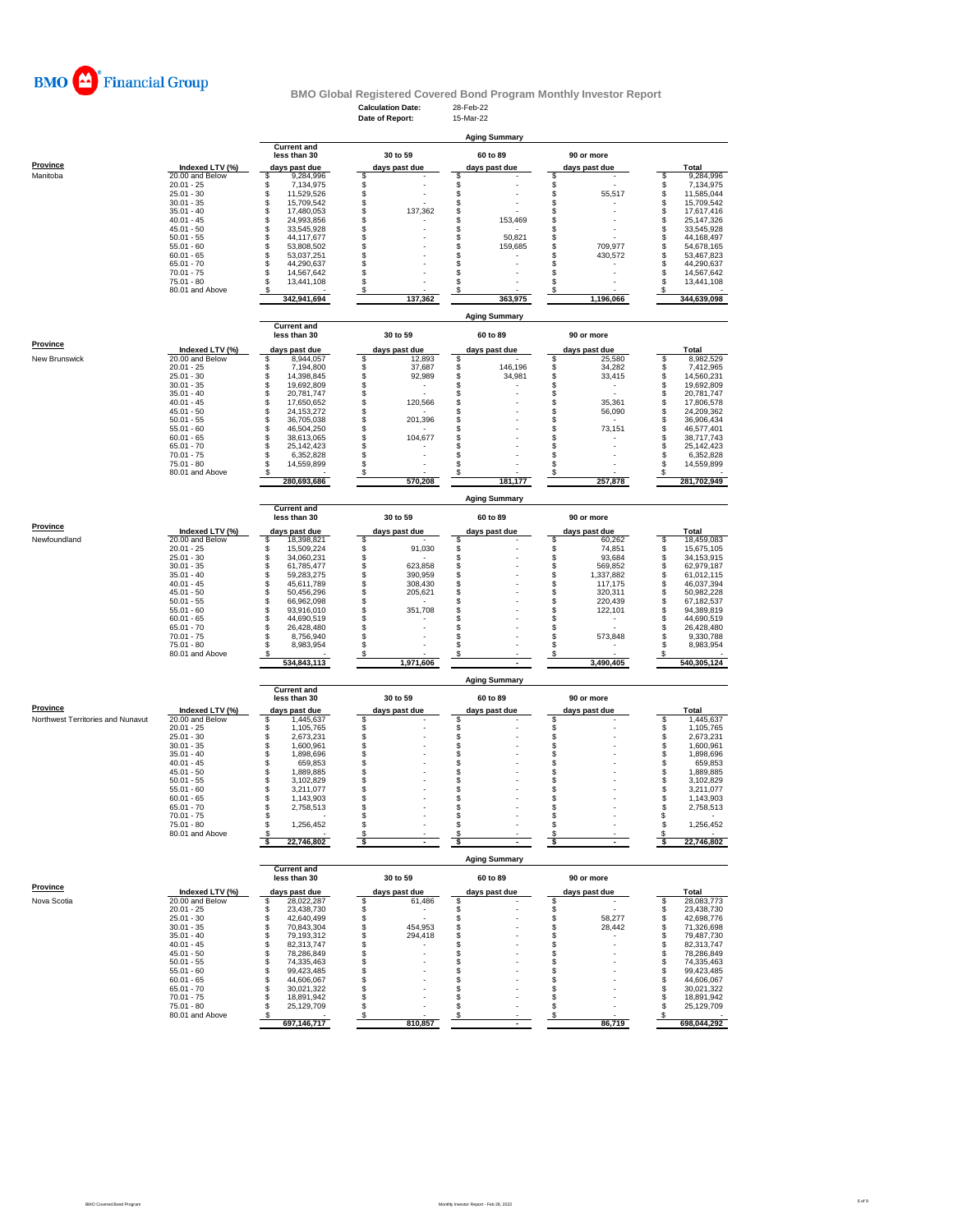

# **BMO Global Registered Covered Bond Program Monthly Investor Report**<br>Calculation Date: 28-Feb-22<br>Date of Report: 15-Mar-22

|                                                                                                                                                                                             |                                 |                                            | <b>Calculation Date:</b><br>Date of Report: | 28-Feb-22<br>15-Mar-22         |                                  |                                            |
|---------------------------------------------------------------------------------------------------------------------------------------------------------------------------------------------|---------------------------------|--------------------------------------------|---------------------------------------------|--------------------------------|----------------------------------|--------------------------------------------|
|                                                                                                                                                                                             |                                 |                                            |                                             |                                |                                  |                                            |
|                                                                                                                                                                                             |                                 |                                            |                                             | <b>Aging Summary</b>           |                                  |                                            |
|                                                                                                                                                                                             |                                 | <b>Current and</b><br>less than 30         | 30 to 59                                    | 60 to 89                       | 90 or more                       |                                            |
| <b>Province</b>                                                                                                                                                                             | Indexed LTV (%)                 | days past due                              | days past due                               | days past due                  | days past due                    | Total                                      |
| Ontario                                                                                                                                                                                     | 20.00 and Below                 | 1,057,158,228<br>\$                        | \$<br>811,437                               | \$                             | 281,386<br>\$                    | 1,058,251,051<br>\$                        |
|                                                                                                                                                                                             | $20.01 - 25$<br>$25.01 - 30$    | \$<br>1,046,691,955<br>1,424,614,120<br>\$ | \$<br>712,610<br>\$<br>1,365,416            | 426,614<br>\$<br>61,005        | 176,411<br>\$<br>84,420          | \$<br>1,048,007,590<br>\$<br>1,426,124,961 |
|                                                                                                                                                                                             | $30.01 - 35$                    | \$<br>1,732,509,201                        | \$<br>1,430,219                             | \$<br>1,030,968                | 533,276<br>\$                    | 1,735,503,665<br>\$                        |
|                                                                                                                                                                                             | $35.01 - 40$<br>$40.01 - 45$    | \$<br>1,759,884,515<br>\$<br>1,899,203,407 | \$<br>1,324,280<br>592,056                  | \$<br>653,322<br>\$<br>491,959 | \$<br>261.875<br>\$<br>395,172   | \$<br>1,762,123,992<br>\$<br>1,900,682,594 |
|                                                                                                                                                                                             | $45.01 - 50$                    | \$<br>2,133,202,713                        | \$<br>1,578,647                             | \$<br>511,924                  | \$                               | \$<br>2,135,293,284                        |
|                                                                                                                                                                                             | $50.01 - 55$                    | \$<br>2,545,336,160                        | \$<br>1,923,713                             | \$                             | \$<br>575,684                    | \$<br>2,547,835,558                        |
|                                                                                                                                                                                             | $55.01 - 60$<br>$60.01 - 65$    | \$<br>2,504,169,530<br>\$<br>1,748,735,065 | \$<br>3,781,811<br>\$<br>749,831            | \$<br>1,390,433<br>\$          | \$<br>s<br>385,878               | \$<br>2,509,341,773<br>S<br>1,749,870,774  |
|                                                                                                                                                                                             | $65.01 - 70$                    | \$<br>1,229,049,363                        | \$                                          | \$                             | s                                | \$<br>1,229,049,363                        |
|                                                                                                                                                                                             | $70.01 - 75$<br>$75.01 - 80$    | \$<br>377,269,887<br>S                     | \$<br>\$                                    | \$<br>\$                       | s<br>s                           | 377,269,887<br>S<br>S                      |
|                                                                                                                                                                                             | 80.01 and Above                 | 603,139,763                                |                                             |                                |                                  | 603,139,763                                |
|                                                                                                                                                                                             |                                 | 20,060,963,906                             | 14,270,022                                  | 4,566,224                      | 2,694,102                        | 20,082,494,254                             |
|                                                                                                                                                                                             |                                 |                                            |                                             | <b>Aging Summary</b>           |                                  |                                            |
|                                                                                                                                                                                             |                                 | <b>Current and</b>                         |                                             |                                |                                  |                                            |
|                                                                                                                                                                                             |                                 | less than 30                               | 30 to 59                                    | 60 to 89                       | 90 or more                       |                                            |
| Province                                                                                                                                                                                    | Indexed LTV (%)                 | days past due                              | days past due                               | days past due                  | days past due                    | Total                                      |
| Prince Edward Island                                                                                                                                                                        | 20.00 and Below<br>$20.01 - 25$ | 3,441,773<br>\$<br>\$<br>3,573,266         | \$<br>60,231                                | \$                             | \$                               | \$<br>3,502,003<br>\$<br>3,573,266         |
|                                                                                                                                                                                             | $25.01 - 30$                    | \$<br>5,336,852                            | \$\$                                        | \$                             | \$                               | \$<br>5,336,852                            |
|                                                                                                                                                                                             | $30.01 - 35$<br>$35.01 - 40$    | \$<br>6,361,094                            |                                             | \$                             | \$                               | 6,361,094                                  |
|                                                                                                                                                                                             | $40.01 - 45$                    | \$<br>4,560,131<br>9,165,992               | \$                                          | \$<br>\$                       | \$<br>\$                         | \$<br>4,560,131<br>\$<br>9,165,992         |
|                                                                                                                                                                                             | $45.01 - 50$                    | \$<br>8,321,549                            | \$                                          | \$                             | s                                | \$<br>8,321,549                            |
|                                                                                                                                                                                             | $50.01 - 55$<br>$55.01 - 60$    | \$<br>16,953,877<br>\$<br>20,426,011       | \$<br>\$                                    | \$<br>\$                       | \$<br>350,612                    | \$<br>16,953,877<br>\$                     |
|                                                                                                                                                                                             | $60.01 - 65$                    | \$<br>14,007,652                           | \$                                          | \$                             | \$<br>759,273<br>s               | 20,776,623<br>\$<br>14,766,925             |
|                                                                                                                                                                                             | $65.01 - 70$                    | \$<br>6,990,520                            | Ś                                           | \$                             | s                                | \$<br>6,990,520                            |
|                                                                                                                                                                                             | 70.01 - 75<br>75.01 - 80        | \$<br>3,631,755<br>\$<br>2,600,754         | \$<br>\$                                    | \$<br>\$                       | \$<br>\$                         | \$<br>3,631,755<br>\$<br>2,600,754         |
|                                                                                                                                                                                             | 80.01 and Above                 | s                                          | S                                           | \$                             | s                                | \$                                         |
|                                                                                                                                                                                             |                                 | 105,371,224                                | 60,231                                      |                                | 1.109.885                        | 106,541,340                                |
|                                                                                                                                                                                             |                                 |                                            |                                             | <b>Aging Summary</b>           |                                  |                                            |
|                                                                                                                                                                                             |                                 | <b>Current and</b>                         |                                             |                                |                                  |                                            |
|                                                                                                                                                                                             |                                 | less than 30                               | 30 to 59                                    | 60 to 89                       | 90 or more                       |                                            |
| <b>Province</b>                                                                                                                                                                             | Indexed LTV (%)                 | days past due                              | days past due                               | days past due                  | days past due                    | <b>Total</b>                               |
| Quebec                                                                                                                                                                                      | 20.00 and Below<br>$20.01 - 25$ | \$<br>153,299,850<br>\$<br>120,078,745     | \$<br>201,528<br>\$<br>558,387              | \$<br>\$                       | s<br>162,673<br>\$<br>76,103     | s<br>153,664,051<br>\$<br>120,713,234      |
|                                                                                                                                                                                             | $25.01 - 30$                    | \$<br>218,245,023                          | \$<br>1,662,447                             | \$                             | \$<br>392,228                    | \$<br>220,299,699                          |
|                                                                                                                                                                                             | $30.01 - 35$                    | \$<br>378,304,773                          | \$<br>398,556                               | \$<br>183,803                  | \$<br>204,748                    | \$<br>379,091,880                          |
|                                                                                                                                                                                             | $35.01 - 40$<br>$40.01 - 45$    | \$<br>427,275,233<br>\$<br>476,941,838     | \$<br>1,132,316<br>\$                       | \$<br>140,817<br>\$<br>173,243 | \$<br>2,113,218<br>\$<br>564,523 | \$<br>430,661,584<br>\$<br>477,679,604     |
|                                                                                                                                                                                             | $45.01 - 50$                    | \$<br>527,184,636                          | \$<br>167,948                               | \$<br>535,247                  | \$<br>467,798                    | \$<br>528,355,629                          |
|                                                                                                                                                                                             | $50.01 - 55$                    | \$<br>434,584,198                          | \$<br>863,355                               | \$<br>181,187                  | \$<br>178,808                    | \$<br>435,807,548                          |
|                                                                                                                                                                                             | $55.01 - 60$<br>$60.01 - 65$    | \$<br>446,380,962<br>\$<br>266,129,277     | \$<br>426,531                               | \$<br>\$                       | \$<br>247,725<br>s<br>166,990    | \$<br>446,628,687<br>\$<br>266,722,798     |
|                                                                                                                                                                                             | $65.01 - 70$                    | \$<br>192,691,543                          | \$                                          | \$                             | \$                               | \$<br>192,691,543                          |
|                                                                                                                                                                                             | $70.01 - 75$                    | \$<br>84,683,337                           | \$                                          | \$                             | \$                               | \$<br>84,683,337                           |
|                                                                                                                                                                                             | 75.01 - 80<br>80.01 and Above   | s<br>86,245,952<br>s                       | \$<br>\$                                    | \$<br>\$                       | \$<br>s                          | \$<br>86,245,952<br>S                      |
|                                                                                                                                                                                             |                                 | 3,812,045,368                              | 5,411,068                                   | 1,214,297                      | 4,574,813                        | 3,823,245,546                              |
|                                                                                                                                                                                             |                                 |                                            |                                             |                                |                                  |                                            |
|                                                                                                                                                                                             |                                 | <b>Current and</b>                         |                                             | <b>Aging Summary</b>           |                                  |                                            |
|                                                                                                                                                                                             |                                 | less than 30                               | 30 to 59                                    | 60 to 89                       | 90 or more                       |                                            |
| <b>Province</b>                                                                                                                                                                             | Indexed LTV (%)                 | days past due                              | days past due                               | days past due                  | days past due                    | <b>Total</b>                               |
| Saskatchewan                                                                                                                                                                                | 20.00 and Below                 | 21,249,625<br>s                            | \$                                          | S                              | S                                | 21,249,625<br>\$                           |
|                                                                                                                                                                                             | $20.01 - 25$<br>$25.01 - 30$    | \$<br>16,050,799<br>\$<br>41,702,258       | \$                                          | \$<br>\$                       | \$<br>\$<br>129,020              | 16,050,799<br>\$<br>\$<br>41,831,278       |
|                                                                                                                                                                                             | $30.01 - 35$                    | \$<br>47,110,562                           | \$                                          | \$                             | \$                               | \$<br>47,110,562                           |
|                                                                                                                                                                                             | $35.01 - 40$                    | \$<br>38,818,502                           | \$<br>179,213                               | \$                             | \$                               | \$<br>38,997,715                           |
|                                                                                                                                                                                             | $40.01 - 45$<br>$45.01 - 50$    | \$<br>37,945,003<br>\$<br>42,773,110       | \$<br>329,835<br>\$                         | \$<br>\$                       | \$<br>125,094<br>\$              | S<br>38,399,933<br>\$<br>42,773,110        |
|                                                                                                                                                                                             | $50.01 - 55$                    | \$<br>51,115,572                           | \$                                          | \$                             | \$<br>188,189                    | S<br>51,303,762                            |
|                                                                                                                                                                                             | $55.01 - 60$<br>60.01 - 65      | \$<br>57,228,333<br>31 328 726             | 385,063<br>\$                               | \$                             | \$<br>49,474                     | s<br>57,613,397<br>31 378 201              |
|                                                                                                                                                                                             | $65.01 - 70$                    | s<br>16,828,929                            | \$                                          | \$                             | \$<br>135,618                    | \$<br>16,964,548                           |
|                                                                                                                                                                                             | $70.01 - 75$                    | \$<br>6,540,924                            | \$                                          | \$                             | \$                               | \$<br>6,540,924                            |
|                                                                                                                                                                                             | 75.01 - 80<br>80.01 and Above   | \$<br>8,725,703                            | \$<br>\$                                    | \$<br>S                        | \$<br>$\overline{a}$<br>\$       | \$<br>8,725,703<br>\$                      |
|                                                                                                                                                                                             |                                 | 417,418,049                                | 894,111                                     |                                | 627,396                          | 418,939,556                                |
|                                                                                                                                                                                             |                                 |                                            |                                             |                                |                                  |                                            |
|                                                                                                                                                                                             |                                 |                                            |                                             | <b>Aging Summary</b>           |                                  |                                            |
|                                                                                                                                                                                             |                                 |                                            |                                             |                                |                                  |                                            |
|                                                                                                                                                                                             |                                 | <b>Current and</b><br>less than 30         | 30 to 59                                    | 60 to 89                       | 90 or more                       |                                            |
| <b>Province</b>                                                                                                                                                                             | Indexed LTV (%)                 | days past due                              | days past due                               | days past due                  | days past due                    | Total                                      |
| Yukon Territories                                                                                                                                                                           | 20.00 and Below                 | \$<br>2,258,443                            | \$                                          | \$                             | \$                               | 2,258,443<br>S                             |
|                                                                                                                                                                                             | $20.01 - 25$                    | \$<br>1,352,307                            | \$                                          | \$                             | \$<br>112,478                    | \$<br>1,464,785                            |
|                                                                                                                                                                                             | $25.01 - 30$<br>$30.01 - 35$    | \$<br>2,435,371<br>\$<br>1.999.387         | \$<br>\$                                    | \$<br>\$                       | \$<br>\$                         | \$<br>2,435,371<br>\$<br>1,999,387         |
|                                                                                                                                                                                             | $35.01 - 40$                    | \$<br>2,606,363                            | \$                                          | \$                             | \$<br>÷,                         | \$<br>2,606,363                            |
|                                                                                                                                                                                             | $40.01 - 45$                    | \$<br>1,303,699                            | \$                                          | \$                             | \$<br>s                          | \$<br>1,303,699                            |
|                                                                                                                                                                                             | $45.01 - 50$<br>$50.01 - 55$    | \$<br>2,245,077<br>\$<br>1,655,361         | \$<br>\$                                    | \$<br>\$                       | s                                | \$<br>2,245,077<br>\$<br>1,655,361         |
|                                                                                                                                                                                             | $55.01 - 60$                    | \$<br>6,310,923                            | \$                                          | \$                             | s                                | \$<br>6,310,923                            |
|                                                                                                                                                                                             | $60.01 - 65$                    | \$<br>7,414,451                            | \$                                          | \$<br>\$                       | \$<br>S                          | \$<br>7,414,451                            |
|                                                                                                                                                                                             | $65.01 - 70$<br>$70.01 - 75$    | \$<br>2,485,430<br>\$<br>898,299           | \$<br>\$                                    | \$                             | \$                               | \$<br>2,485,430<br>\$<br>898.299           |
|                                                                                                                                                                                             | 75.01 - 80                      | \$<br>884,321                              | \$                                          | \$                             | s                                | 884,321<br>£                               |
|                                                                                                                                                                                             | 80.01 and Above                 | s<br>33,849,431<br>-S                      | S<br>ŝ.                                     | S<br>ŝ.                        | s<br>112,478<br>-S               | S<br>-S                                    |
| (1) Value as determined by adjusting, not less than quarterly, the Original Market Value utilizing the Indexation Methodology (see Appendix for details) for subsequent price developments. |                                 | 38,289,116,391                             | 34,582,347<br>s                             | 10,350,604<br>s                | 30,022,287<br>s                  | 33,961,909<br>38, 364, 071, 629.42         |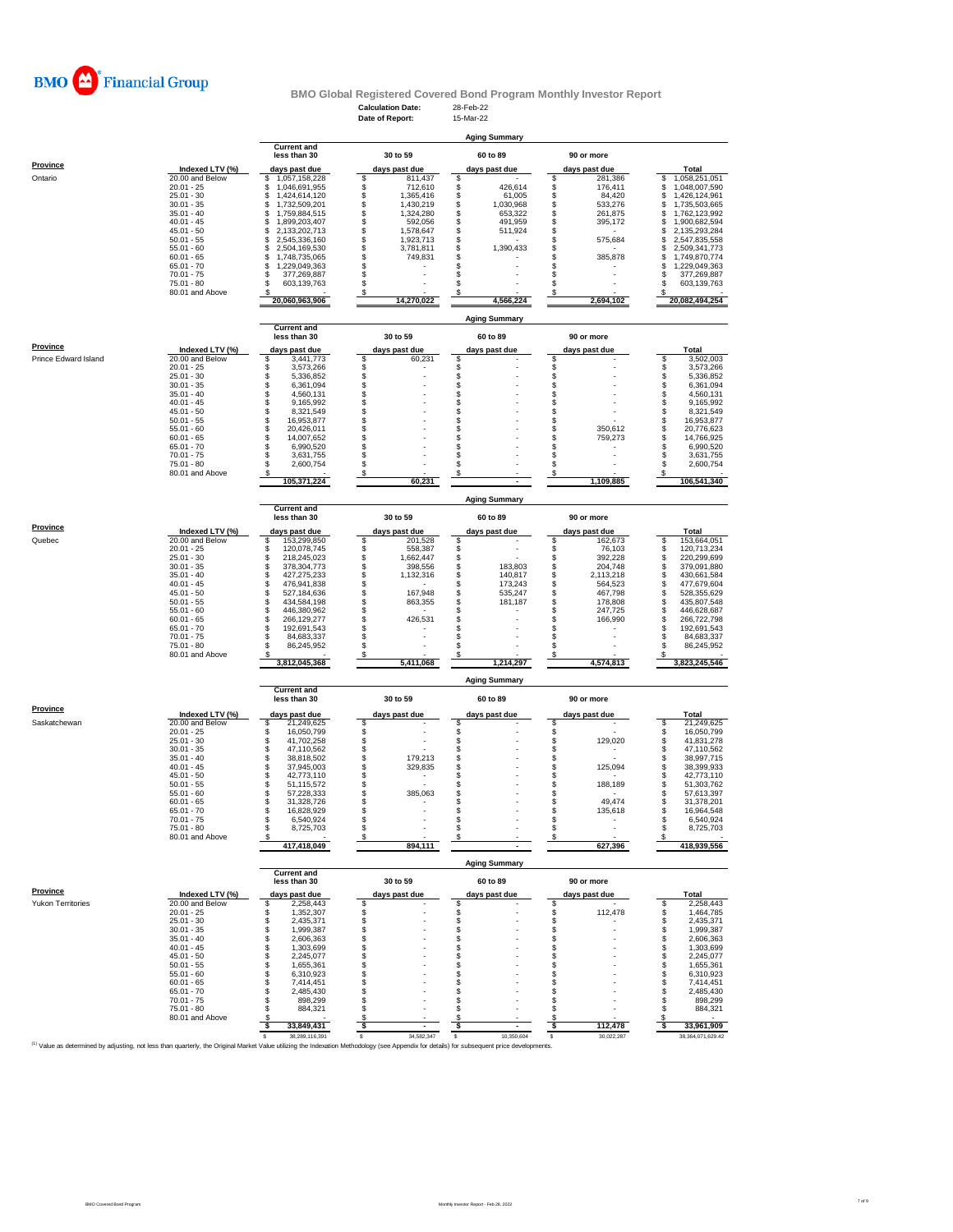

**Calculation Date:** 28-Feb-22 **Date of Report:** 15-Mar-22

**Cover Pool - Current LTV Distribution by Credit Score (1)** 

|                 | <b>Credit Scores</b>     |             |       |             |  |             |  |               |  |               |  |               |  |                |  |                |  |
|-----------------|--------------------------|-------------|-------|-------------|--|-------------|--|---------------|--|---------------|--|---------------|--|----------------|--|----------------|--|
| Indexed LTV (%) | <b>Score Unavailable</b> |             | < 600 |             |  | 600 - 650   |  | 651 - 700     |  | 701 - 750     |  | 751 - 800     |  | >800           |  | Total          |  |
| 20.00 and Below |                          | 21.986.464  |       | 8.720.307   |  | 22.638.671  |  | 74.440.152    |  | 176,787,236   |  | 246.031.766   |  | 1.413.170.174  |  | 1.963.774.771  |  |
| $20.01 - 25$    |                          | 13.236.457  |       | 17.909.081  |  | 27.226.623  |  | 85.565.095    |  | 181.188.622   |  | 295.585.492   |  | 1.243.659.001  |  | 1.864.370.370  |  |
| $25.01 - 30$    |                          | 18.412.084  |       | 22.916.421  |  | 54.139.578  |  | 132.882.712   |  | 273.534.132   |  | 413.794.477   |  | 1.720.213.100  |  | 2.635.892.504  |  |
| $30.01 - 35$    |                          | 7.260.156   |       | 28.747.261  |  | 67.263.010  |  | 167.279.676   |  | 341.551.197   |  | 505.582.391   |  | 2.003.117.430  |  | 3.120.801.121  |  |
| $35.01 - 40$    |                          | 7.728.963   |       | 28.654.957  |  | 67.445.497  |  | 175.682.411   |  | 350.185.221   |  | 545.174.395   |  | 2.039.619.050  |  | 3.214.490.495  |  |
| $40.01 - 45$    |                          | 16.163.823  |       | 31.243.105  |  | 55.605.517  |  | 195.865.674   |  | 396.820.839   |  | 615.776.062   |  | 2.163.606.635  |  | 3.475.081.655  |  |
| $45.01 - 50$    |                          | 19.944.011  |       | 28.528.463  |  | 63.570.919  |  | 216.944.481   |  | 469.251.375   |  | 698.575.453   |  | 2.405.631.080  |  | 3.902.445.782  |  |
| $50.01 - 55$    |                          | 35.306.459  |       | 36.882.890  |  | 83.149.028  |  | 284.230.943   |  | 532.947.005   |  | 836.592.778   |  | 2.757.632.101  |  | 4.566.741.205  |  |
| $55.01 - 60$    |                          | 42.456.686  |       | 31.827.858  |  | 95,800,568  |  | 311.017.526   |  | 624.144.453   |  | 893.116.974   |  | 2.636.347.512  |  | 4.634.711.575  |  |
| $60.01 - 65$    |                          | 42.078.651  |       | 13.833.045  |  | 58.971.883  |  | 239.741.514   |  | 505.609.534   |  | 788.187.257   |  | 2.132.629.855  |  | 3.781.051.738  |  |
| $65.01 - 70$    |                          | 21.777.393  |       | 13.420.719  |  | 51.182.709  |  | 187.078.573   |  | 364.520.355   |  | 591.005.480   |  | 1.570.018.774  |  | 2.799.004.004  |  |
| $70.01 - 75$    |                          | 14.852.670  |       | 10.480.784  |  | 21.043.992  |  | 87.505.151    |  | 193.968.701   |  | 313.345.029   |  | 679.659.781    |  | 1,320,856,108  |  |
| $75.01 - 80$    |                          | 11,209,212  |       | 1.177.060   |  | 18.297.494  |  | 61.776.217    |  | 143.520.594   |  | 298.057.141   |  | 550.578.734    |  | 1,084,616,451  |  |
| 80.01 and Above |                          |             |       |             |  |             |  |               |  |               |  | 233.849       |  |                |  | 233,849        |  |
|                 |                          | 272,413,028 |       | 274,341,952 |  | 686,335,488 |  | 2,220,010,124 |  | 4,554,029,264 |  | 7,041,058,546 |  | 23,315,883,228 |  | 38,364,071,629 |  |

<sup>(1)</sup> Value as determined by adjusting, not less than quarterly, the Original Market Value utilizing the Indexation Methodology (see Appendix for details) for subsequent price developments.